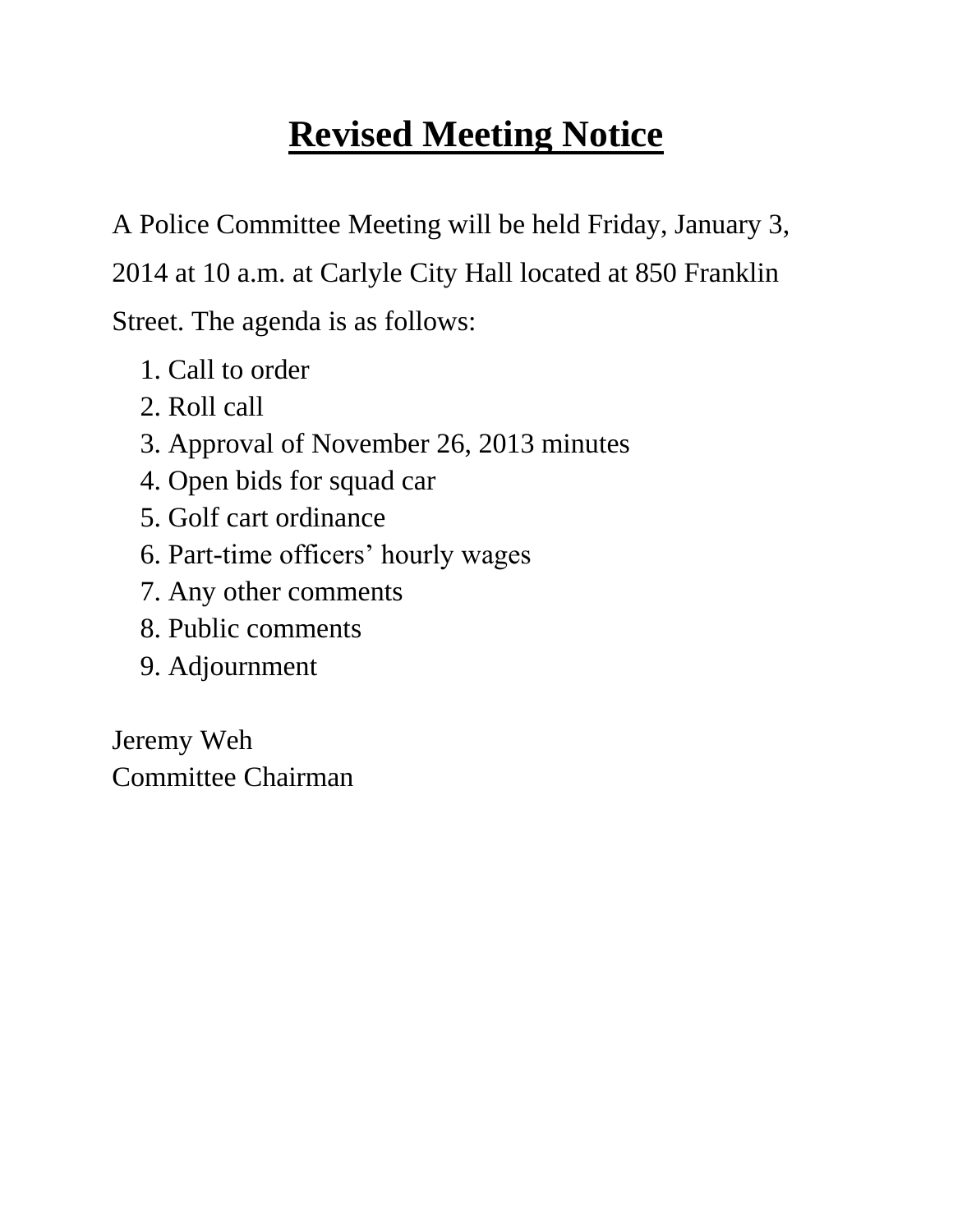The Police Committee / City Council Meeting (due to possible quorum of council members) A Police Committee Meeting will be held Thursday, February

20, 2014 at 4 p.m. at Carlyle City Hall located at 850 Franklin

Street. The agenda is as follows:

- 1. Call to order
- 2. Roll call
- 3. Approval of January 3, 2014 minutes
- 4. 2013 end of year report
- 5. Roof repair
- 6. Budget
- 7. Golf cart ordinance
- 8. Discussion of possible drug paraphernalia ordinance/drug fines
- 9. Any other comments
- 10. Public comments
- 11. Adjournment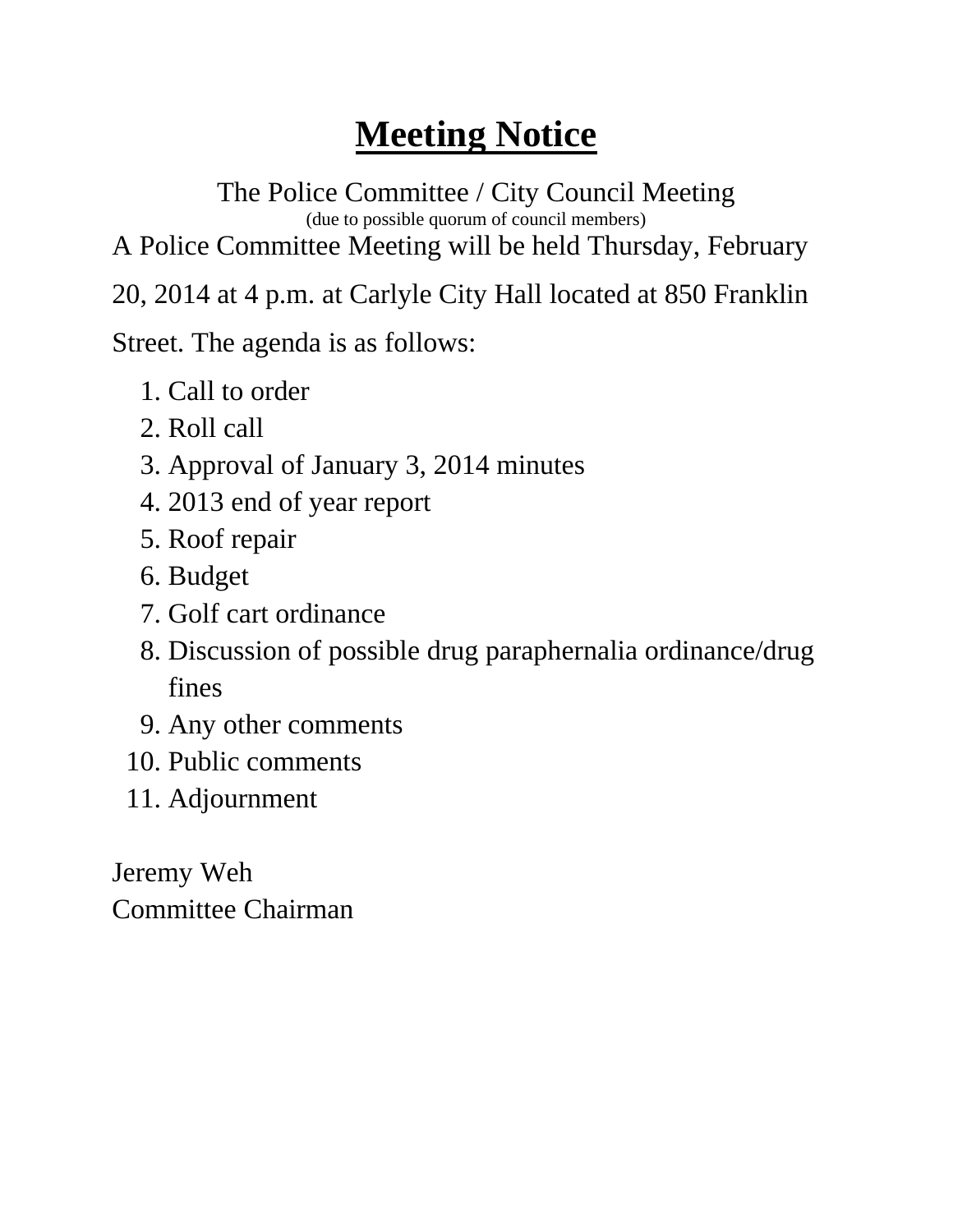The Police Committee / City Council Meeting (due to possible quorum of council members)

A Police Committee Meeting will be held Wednesday, March 26, 2014 at 5:15 p.m. at Carlyle City Hall located at 850 Franklin Street. The agenda is as follows:

- 1. Call to order
- 2. Roll call
- 3. Approval of February 20, 2014 minutes
- 4. Sally Port grant
- 5. Towing ordinance
- 6. Any other comments
- 7. Public comments
- 8. Adjournment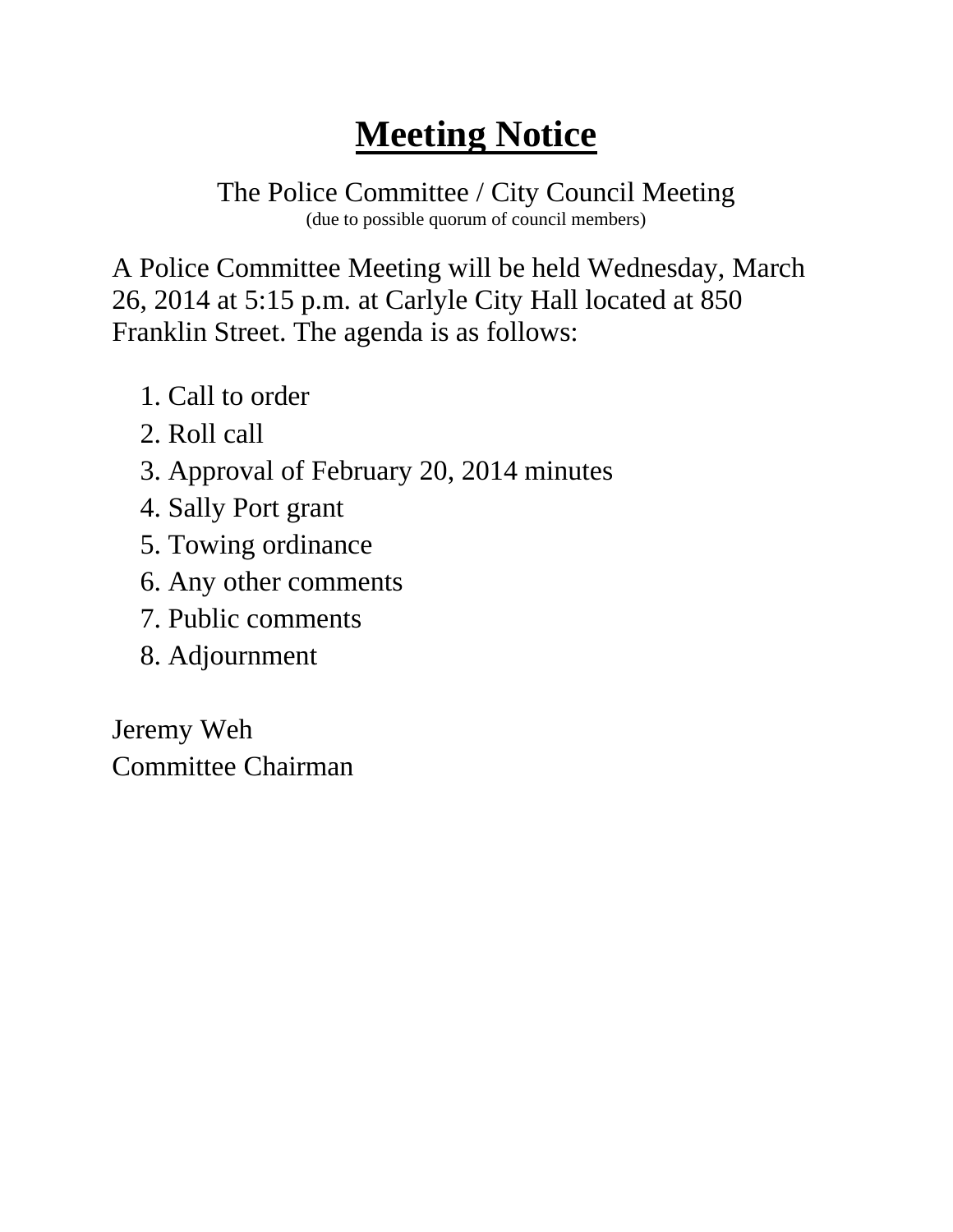The Police Committee / City Council Meeting (due to possible quorum of council members)

A Police Committee Meeting will be held Tuesday, April 8, 2014 at 5 p.m. at Carlyle City Hall located at 850 Franklin Street. The agenda is as follows:

- 1. Call to order
- 2. Roll call
- 3. Approval of March 26, 2014 minutes
- 4. Sally Port grant
- 5. Golf cart ordinance
- 6. Any other comments
- 7. Public comments
- 8. Adjournment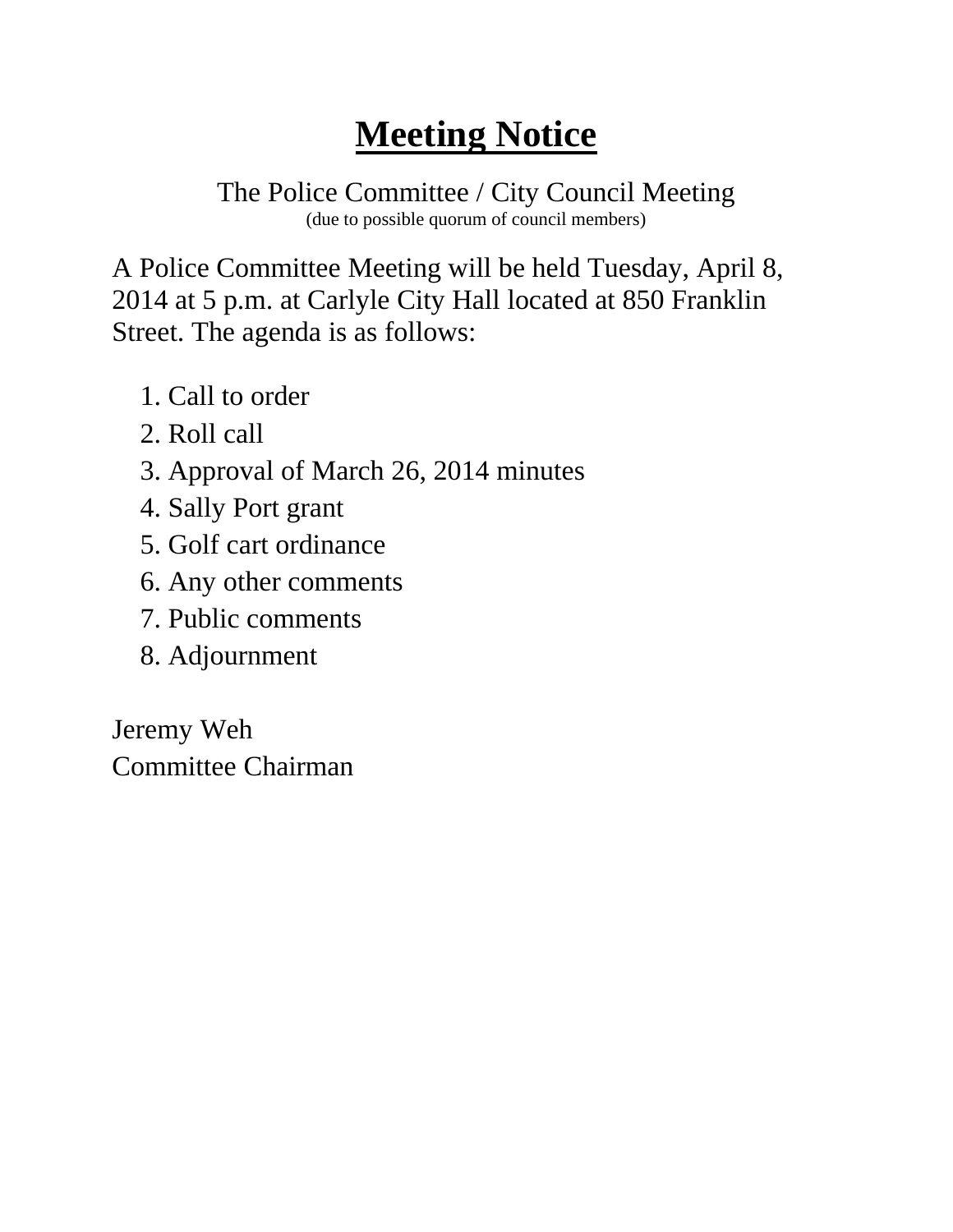The Police Committee / City Council Meeting (due to possible quorum of council members)

A Police Committee Meeting will be held Thursday, May 15, 2014 at1:30 p.m. at Carlyle City Hall located at 850 Franklin Street. The agenda is as follows:

- 1. Call to order
- 2. Roll call
- 3. Approval of April 8, 2014 minutes
- 4. Update on Sally Port Grant
- 5. Ordinance for less than 2.5 grams/drug paraphernalia
- 6. Eighth Street parking issue/one way ordinance
- 7. Update on tow ordinance
- 8. Any other comments
- 9. Public comments
- 10. Adjournment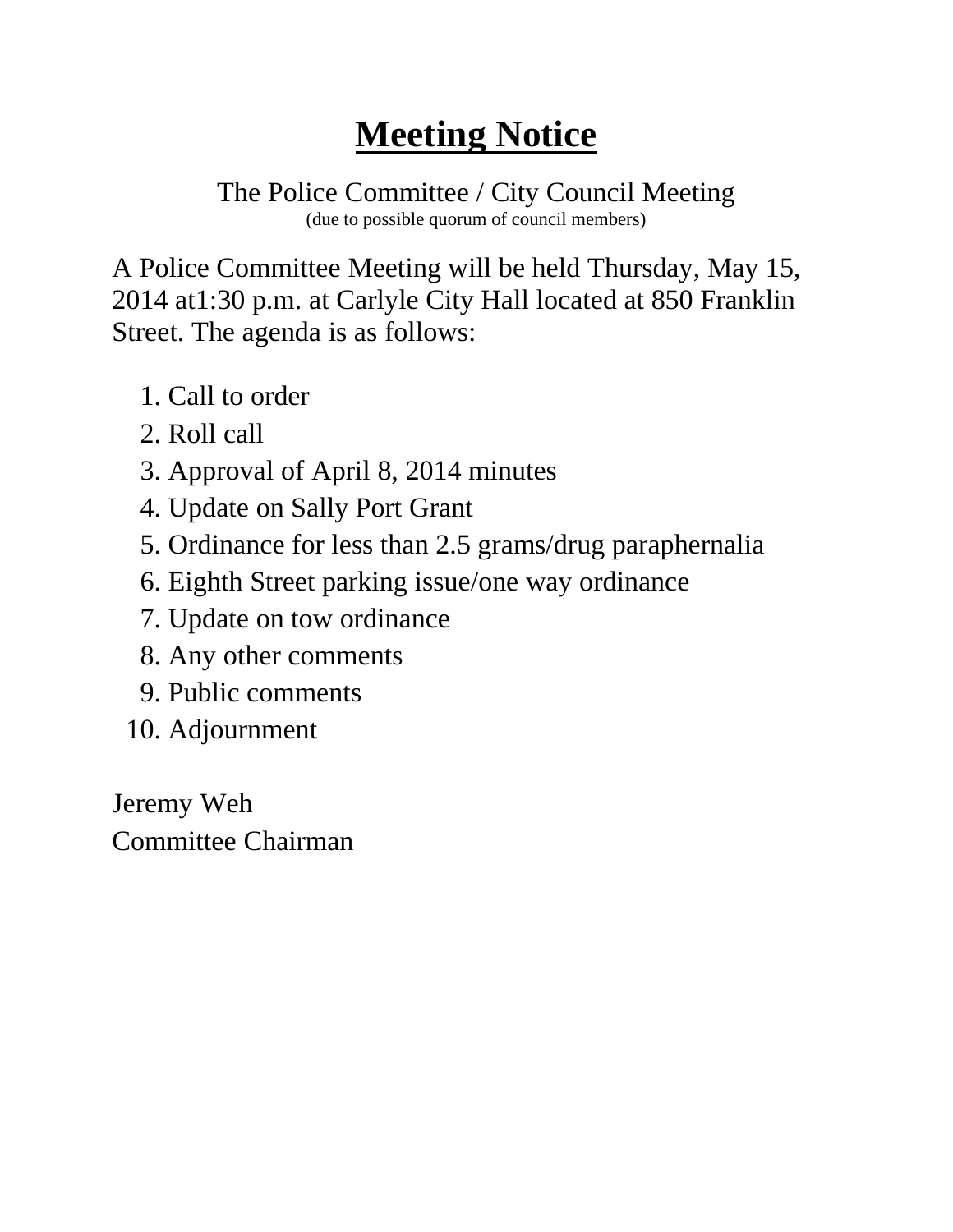The Police Committee / City Council Meeting (due to possible quorum of council members)

A Police Committee Meeting will be held Wednesday, August 13, 2014 at 5:30 p.m. at Carlyle City Hall located at 850 Franklin Street. The agenda is as follows:

- 1. Call to order
- 2. Roll call
- 3. Approval of May 15, 2014 minutes
- 4. Replacement of telecommunication position
- 5. Tow ordinance
- 6. Golf cart ordinance
- 7. No parking on Fourteenth Street
- 8. Any other comments
- 9. Public comments
- 10. Adjournment